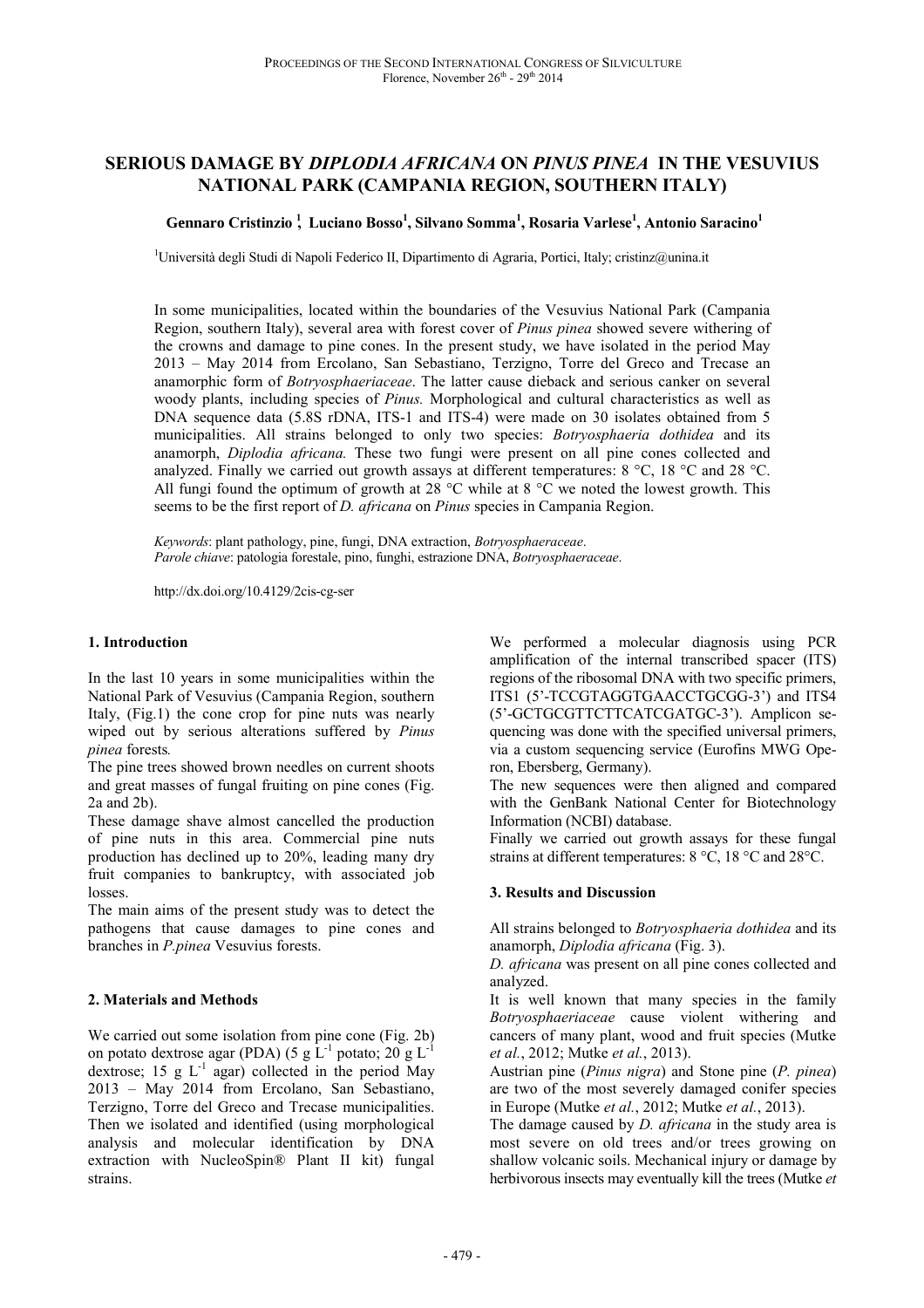*al.*, 2012; Mutke *et al.*, 2013). All strains found the optimum of growth at 28 °C while at 8 °C we observed the lowest growth.

During the summer, in always more zones of the Mediterranean area, the temperatures are often very high and in future an expansion of the pathogen may occur also in other areas.

# **4. Conclusions**

This seems to be the first report of *D. africana* on *Pinus* species in the Campania Region. Further analyses are in progress to verify the actual damage that this pathogen may carry out on plant tissues of *P. pinea.*



Figure 1. Vesuvius National Park (gray area).



Figure 2. Brown needles on current shoot (a) and great masses of fungal fruiting on pine cone of *P. pinea* (b).



Figure 3. Seven day-old *D. africana* culture on PDA.